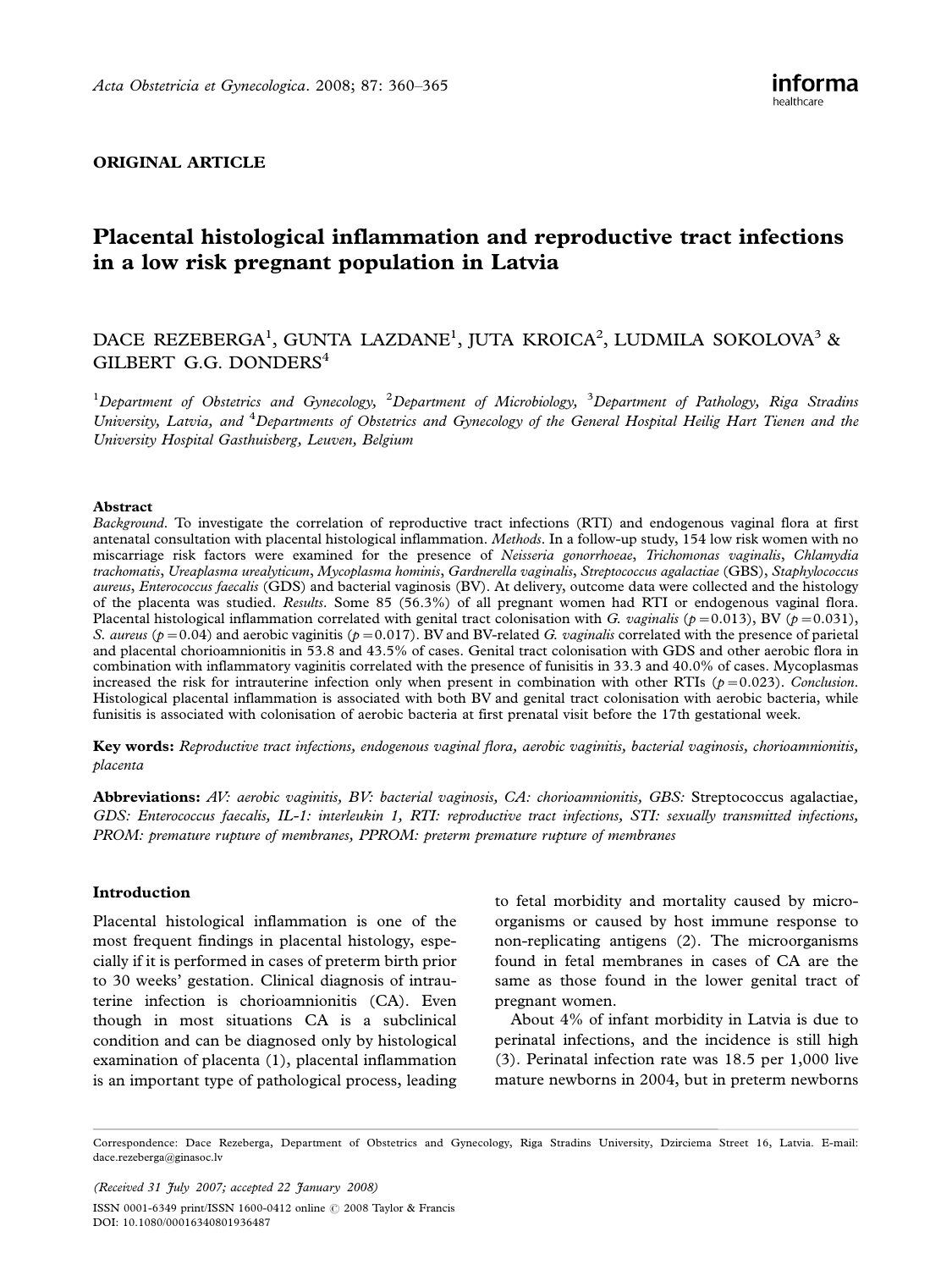it was as high as 62.9 per 1,000 babies. In 2005, the respective figures were 16.8 and 42.1 per 1,000 (3).

The aim of this study was to investigate the presence of reproductive tract infections (RTIs) (according to the WHO classification of RTIs including sexually transmitted infections (STIs) and overgrowth of endogenous vaginal flora in cases of bacterial vaginosis (BV) or aerobic vaginitis (AV)) and endogenous vaginal flora (4) and their association with placental histological inflammation. Pregnancy and delivery outcome data in relation to inflammatory changes in the placenta were studied.

## Materials and methods

A prospective study on the incidence of RTI and endogenous vaginal microbial colonisation and their influence on pregnancy outcome in Latvia was conducted from 1997 to 2002. In total, there were 386 pregnant women included in the study during their first antenatal visit in one of the 5 outpatient clinics in Riga. Patients were consecutively included if they attended the antenatal care clinic on one particular day of the week, depending on the availability of organised transportation. No woman had undergone previous recurrent miscarriages or preterm deliveries. Histological examination of placentas was part of the study protocol. Placentas for investigation were obtained in 154 cases – from all study patients who delivered in Riga Maternity hospital in 1998-2002. The mean gestational age at the first antenatal visit varied from 6 to 12 weeks in 146 cases, and from 13-17 weeks in 8 cases. The research protocol was reviewed and approved by the Ethics Committee of the Riga Stradins University. Before entry into the study, each patient signed an informed consent and completed a specially designed and approved study questionnaire.

Women were tested for BV, Neisseria gonorrhoeae (N. gonorrhoeae), Trichomonas vaginalis (T. vaginalis), as included in the routine antenatal screening program, and additionally for Chlamydia trachomatis (C. trachomatis), Ureaplasma urealyticum (U. urealyticum), Mycoplasma hominis (M. hominis), Gardnerella vaginalis (G. vaginalis), Streptococcus agalactiae (GBS), Staphylococcus aureus (S. aureus) and Enterococcus faecalis (GDS). The samples were obtained from the upper part of the vagina and/or cervix. The results were unknown to the attending gynecologist and pregnant women received treatment only in case of symptomatic BV, presence of N. gonorrhoeae or T. vaginalis as foreseen in the latvian antenatal screening program.

Aerobes were cultivated on Columbia agar with 5% sheep blood. For identification of S. aureus, Mannitol salt/Chapman's medium, the catalase test and the Slidex Staph-Kit were used. GBS and GDS were identified by Slidex Strepto-Kit method and Bio Merieux media. Mycoplasma Lyo was used for the cultivation of M. hominis and U. urealyticum. For examination of G. vaginalis, T. vaginalis and N. gonorrhoeae microscopy method was used with confirmation by DNA hybridisation test for N. gonorrhoeae (5). Vaginal fluid collected with a spatula from the posterior fornix was investigated with methylene blue dye and Gram's method. C. trachomatis was examined by a DNA hybridisation test.

For diagnosis of BV, Amsel's criteria were used (6). For diagnosis of AV, the following criteria were used: positive culture for aerobic flora, patient's complaint of the presence of abnormal yellow discharge, clinical signs of inflammation in vagina or exocervix, and the presence of leucocytes  $>10$  per high power field (7).

Placental morphology was studied using conventional histological methods. Infiltration of any part of placenta with poly-morpho-nuclear leucocytes was recognised as placental histological inflammation.

Results were analysed using software of statistical analysis SPSS (SPSS Inc., Chicago, IL, USA). Chisquare and Fishers exact test were used and a significance level of 0.05 was required for all tests.

## Results

Due to its hematogenous origin, mostly caused by viral infection, three cases of isolated villitis in placental histology were excluded from the final analysis. As expected, RTI was not present in these cases.

In 46/151 (30.5%) women, placental histological inflammation was detected. The screening data at first prenatal visit of these 46 patients (study group) were compared to those of the remaining 105 patients without histological signs of inflammation in the placenta (control group).

In patients with histologically proven signs of placental inflammation, the preterm delivery rate was 4%. The same preterm delivery rate of 4% was observed in the larger study group of 386 patients. Duration of pregnancy at delivery, obstetrical complications and placental inflammatory changes are shown in Table I. The preterm delivery rate was higher in the study group compared to the control group, but the difference was not statistically significant. There were no cases of very preterm birth at gestational age  $<$  28 weeks. Antibiotic use during pregnancy, labour or delivery was similar between study patients and controls. Symptomatic patients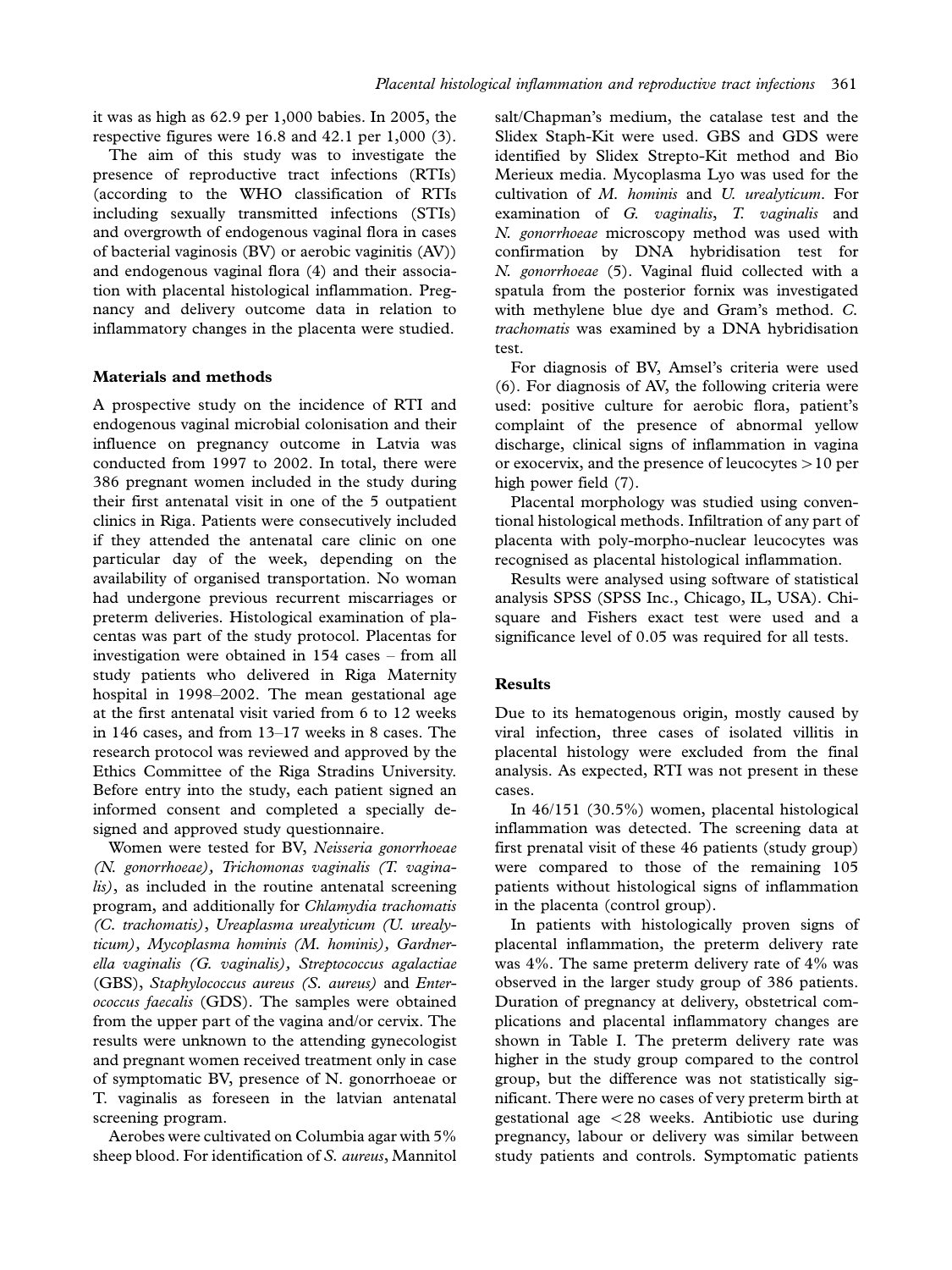|  |  | Table I. Pregnancy and delivery complications and histological placental inflammation. |  |
|--|--|----------------------------------------------------------------------------------------|--|
|  |  |                                                                                        |  |

|                                                                          | Histological placental inflammation<br>$(n=46) n$ (%) | No histological placental inflammation<br>detected $(n = 105) n$ (%) | p Value |
|--------------------------------------------------------------------------|-------------------------------------------------------|----------------------------------------------------------------------|---------|
| Premature delivery                                                       | 4(8.6)                                                | 2(1.9)                                                               | 0.08    |
| <b>PROM</b>                                                              | 13(28.2)                                              | 23(21.9)                                                             | 0.51    |
| Duration of ruptured membranes (h)                                       |                                                       |                                                                      |         |
| <12                                                                      | 39 (84.8)                                             | 101(96.2)                                                            | 0.62    |
| > 12                                                                     | 7(15.2)                                               | 4(3.8)                                                               | 0.04    |
| Systemic antibacterial treatment during<br>pregnancy, labour or delivery | 13(28.3)                                              | 16(15.2)                                                             | 0.13    |

with BV (25%) all received metronidazole (2 in the study group and 2 in the control group). Clinical signs of CA - maternal fever, maternal and fetal tachycardia, maternal leukocytosis - were only present in 1 case (2.2%) with placental histological inflammation.

The inflammatory changes in the placenta in relation to the genital infections found at the first prenatal visit are shown in Table II. Inflammatory changes in the placenta were more frequent in women with genital tract colonisation with G. *vaginalis* ( $p=0.013$ ), S. *aureus* ( $p=0.04$ ) or the presence of AV ( $p=0.023$ ) at first prenatal visit, as well as in women having clinical BV at that time ( $p =$ 0.031).

The role of genital mycoplasma was analysed separately (Table II). Inflammatory changes in the placenta were found more often in the group of patients with RTI, but the rate of placenta infection

was not different whether mycoplasma colonisation was present (34.8%) or not (36.9%). Both M. hominis and U. urealyticum did not increase the risk for intrauterine infection, unless when concurring with other RTI or abnormal vaginal flora.

The presence of aerobic bacteria was clearly linked with signs and symptoms of AV: abnormal vaginal discharge, red inflamed vagina and increased leukocytosis were all significantly more frequent in the colonised than in the non-colonised group (Table III).

The caesarean delivery rate in the whole group of patients was 10.6% (16/151). There were 7 cases of elective caesarean section - in these cases no histological placental inflammation was detected.

On looking at different sites of placenta involved in inflammation we recognised 33 cases of parietal CA (71.7%), 25 cases of placental CA (54.3%), 15 cases of funisitis (32.6%) and 8 cases of subchorial

Table II. RTI, endogenous vaginal flora and placental histological inflammation.

|                                                               | Placental histological                | No placental histological                  |                     |
|---------------------------------------------------------------|---------------------------------------|--------------------------------------------|---------------------|
|                                                               | inflammation $(n=46)$ <i>n</i> $(\%)$ | inflammation detected $(n = 105)$ n $(\%)$ | $\mathcal{P}$ Value |
| Aerobic microorganisms and microflora patterns                |                                       |                                            |                     |
| S. aureus                                                     | 7(15.2)                               | 4(3.8)                                     | 0.04                |
| <b>GDS</b>                                                    | 5(10.9)                               | 7(6.7)                                     | 0.51                |
| <b>GBS</b>                                                    | 4(8.7)                                | 4(3.8)                                     | 0.26                |
| Clinical AV                                                   | 9(20)                                 | 6(5.7)                                     | 0.023               |
| Sexually transmitted microorganisms                           |                                       |                                            |                     |
| T. vaginalis                                                  | 1(2.2)                                | 1(1.0)                                     | 0.52                |
| C. trachomatis                                                | 3(6.5)                                | 2(1.9)                                     | 0.17                |
| Bacterial vaginosis associated organisms or clinical patterns |                                       |                                            |                     |
| U. urealyticum                                                | 21 (45.7)                             | 28(26.6)                                   | 0.11                |
| M. hominis                                                    | 3(6.5)                                | 5(4.8)                                     | 0.7                 |
| G. vaginalis                                                  | 13(28.3)                              | 10(9.5)                                    | 0.013               |
| Clinical BV                                                   | 8(17.4)                               | 5(4.8)                                     | 0.031               |
| Abnormal cervico-vaginal colonisation (any of the above)      |                                       |                                            |                     |
| Without mycoplasma <sup>†</sup>                               | 17(36.9)                              | 11(10.5)                                   | 0.002               |
| With mycoplasma                                               | 16(34.8)                              | 15(14.3)                                   | 0.023               |
| Normal cervico-vaginal flora (none of the above)              |                                       |                                            |                     |
| Without mycoplasma                                            | 6(13.0)                               | 60(57.1)                                   | 0.0007              |
| With mycoplasma                                               | 7(15.2)                               | 19(18.1)                                   | 0.71                |

\$'Mycoplasma' are U. urealyticum and/or M. hominis.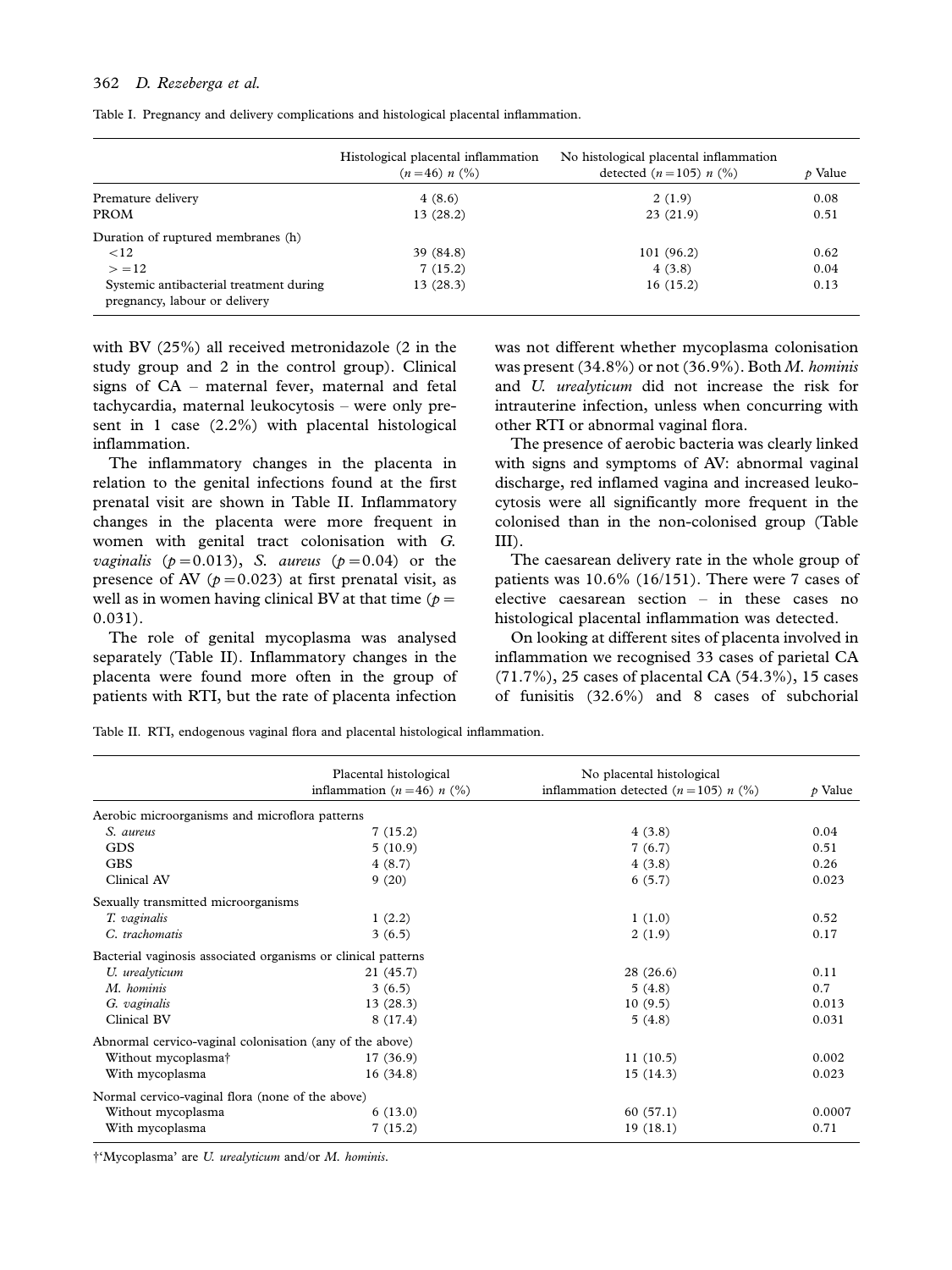|  | Table III. Inflammatory vaginitis in correlation to aerobic vaginal flora. |  |  |  |  |
|--|----------------------------------------------------------------------------|--|--|--|--|
|--|----------------------------------------------------------------------------|--|--|--|--|

|                                                                       | One or more aerobic bacteria<br>detected $(n=28)$ n $\binom{0}{0}$ | No RTI or BV<br>detected $(n=66)$ n $\binom{0}{0}$ | $\dot{p}$ Value |
|-----------------------------------------------------------------------|--------------------------------------------------------------------|----------------------------------------------------|-----------------|
| Patient complains for abnormal vaginal discharge                      | 15(53.6)                                                           | 16(24.2)                                           | 0.058           |
| Red inflammation with mucous membrane lesions of vagina<br>and cervix | 18 (64.3)                                                          | 7(10.6)                                            | 0.0001          |
| Abnormal yellow vaginal discharge                                     | 16(57.1)                                                           | 4(6.1)                                             | 0.00003         |
| Presence of $>10$ leucocytes in high power field                      | 21(75.0)                                                           | 23 (34.8)                                          | 0.04            |

intervillitis (17.4%). Parietal and placental CA was associated with the presence of BV (7/13, 53.8%) and BV-related G. vaginalis (10/23, 43.5%), but funisitis was associated with the presence of GDS (4/12, 33.3%) and AV (6/15, 40.0%).

#### Discussion

The preterm delivery rate among 151 study patients was comparable to the preterm birth rate in Latvia during the same time period (3.9% in 2002) (3). Association between infection and spontaneous preterm labour is well established and thought to be responsible for preterm births in up to 40% of cases (8). One particular causative factor in the pathogenesis of preterm labor is ascending infection from the cervix and vagina, resulting in intrauterine infection, preterm premature rupture of membranes (PPROM) and untractable labour. In most healthy women, a long and closed cervix, thick cervical mucus, intact fetal membranes, and a competent maternal immune system act together to accomplish an effective barrier against the intrauterine migration of normal and pathogenic cervicovaginal flora. In some women, regardless of these protective factors, microorganisms can ascend in the uterine cavity and cause inflammation of the placenta, extraplacental membranes and amniotic fluid. Once passed the cervical barrier, infection may cause diminished placental function, premature rupture of membranes (PROM), preterm delivery and fetal infection, both via the direct impact of infectious agents or via organ damage by release of inflammatory cytokines (2).

However, organisms often reside in the human fetal membranes without harming the pregnancy  $(9,10)$ , and in 96% of the cases with placentitis; no clinical manifestation of infection was present in another study (10). In our data, histological inflammation of the placenta mainly occurred in women without clinical signs of CA and correlated with duration of ruptured membranes, a finding also described by others (11).

Prenatal abnormal vaginal flora has long been recognised as a major risk factor for intrauterine infection (12). BV is characterised by abnormal vaginal flora (lactobacillary Grade III), with an overgrowth of anaerobic and facultative anaerobic bacteria, such as G. vaginalis, Bacteroides spp., Peptostreptococci, Mobiluncus, U. urealyticum, M. hominis and a decrease or lack of normal flora, e.g. Lactobacillus spp. (6,13). BV is common in normal pregnancy and has been studied as a risk factor for subclinical intrauterine infection (14). The prevalence of BV in Latvia is as low as 5.6% in pregnant women and 75% of all cases are asymptomatic (15). Many authors consider abnormal flora and BV a risk factor for preterm delivery (13,16,17); however, most women with BV deliver at term. Other studies demonstrate that in a low risk population, BV did not increase preterm birth risk (18,19), and in a large randomised, placebo, controlled trial, the treatment with metronidazole of asymptomatic BV in pregnant women did not reduce the risk of preterm delivery or adverse perinatal outcomes (20,21). However, some recent studies using clindamycin early in pregnancy (22) showed a convincing reduction of preterm birth rate. The revised Cochrane database revealed no evidence that treatment with metronidazole reduces the risk of preterm birth, and demonstrated that the only effect of treatment with clindamycin was seen in women with intermediate flora (14). Therefore, a broader spectrum antibiotic other than metronidazole, which acts not only against anaerobic bacteria, but is also active against anaerobes, like clindamycin, is warranted.

Our study confirms the association of BV, G. vaginalis and Mycoplasma colonisation with placental histological inflammation. In this small study group, however, patients with BV and inflammatory changes in placenta were not found to have increased rates of preterm birth or poor perinatal outcome. There is probably a subgroup of women with BV who are at particularly high risk for preterm delivery, for instance those who have vaginal colonisation with  $M$ . hominis (17). Unfortunately, due to the small number of women with M. hominis infection, it was not possible to properly evaluate the role of this microorganism on the risk of pregnancy complications in our study. The only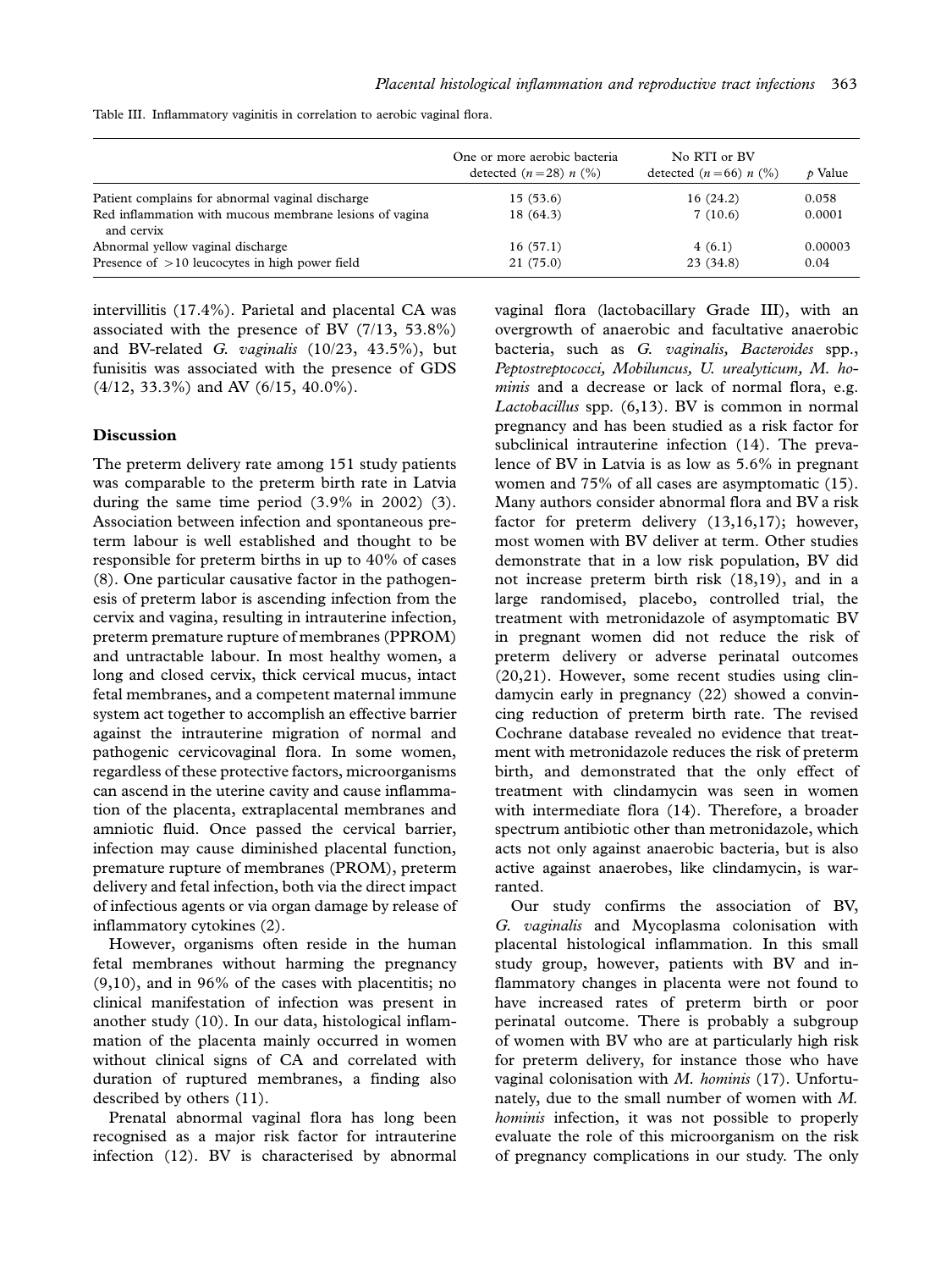indications for systemic antibacterial treatment during pregnancy for our study patients were urinary tract infections, and treatment consisted of penicillin, but never clindamycin.

In Latvian low risk pregnant women, M. hominis and U. urealyticum are present in the vaginal tract in 1.5 and 28%, respectively (15). Mycoplasmata are potentially pathogenic microorganisms, responsible for an increased risk in preterm birth, PROM, CA and neonatal infection (23). Whether mycoplasmata are a co-factor of genital infections or have a crucial role in pathology is a matter of debate. We compared the correlation of placental histological inflammation in 3 patient groups: no mycoplasmata found, only M. hominis and/or U. urealyticum were present, or mycoplasmata in combination with another RTI and/or abnormal endogenous vaginal flora. We found no excess risk due to mycoplasma as a single pathogen, but if combined with RTI, their presence was associated with histological placental inflammation. This confirms the hypothesis that genital tract colonisation of mycoplasmata has to be considered only as a potential marker for an increased risk of infection-related pregnancy complications, rather than a direct cause of intrauterine infection and preterm delivery. In this series, BV increased the risk for histological placental inflammation regardless of the presence of mycoplasmata.

Colonisation with GBS, S. aureus or GDS was twice as frequent in parturients with placental inflammation compared to controls. GBS and other aerobic bacteria are, in some symptomatic women, involved in vaginitis with microscopic evidence of vaginal inflammation (24). The clinical and microscopic characteristics of AV differ from BV (7). Donders et al. found dramatic concentrations of pro-inflammatory cytokines, such as interleukin 1 (IL-1) and IL-6, in patients with AV and postulated that AV, when occurring during pregnancy, could be responsible for ascending intrauterine infection and preterm birth (7). The data of our study show that AV posed almost a 4-fold increased risk for inflammatory changes in the placenta, and in 40% of all AV cases funisitis was presented. Severe fetal placental lesions, such as funisitis, correlate highly with neurological impairment and cerebral palsy (25,26).

We conclude that inflammatory changes in the placenta were associated with genital tract colonisation with specific bacteria, such as S. aureus and G. vaginalis, as well as with AV and BV in early gestation. Mycoplasmas may increase the risk of placental inflammation if found in combination

with other RTIs or abnormal endogenous vaginal flora.

### Acknowledgements

A grant from the Latvian Council of Science issued in 1997 is acknowledged.

#### References

- 1. Hagberg H, Wennerholm UB, Savman K. Sequel of chorioamnionitis. Curr Opin Inf Dis. 2002;15(3):301-6.
- 2. Redline RW. Placental inflammation. Semin Neonat. 2004; 9(4):265-74.
- 3. Ministry of Health of the Republic of Latvia. Health statistics department: yearbook of health care statistics in Latvia 2003. Riga: Health Statistics and Medical Technology Agency, 2004. p. 285.
- 4. WHO. Sexually transmitted and other reproductive tract infections. A guide of essential practice. Geneva: Department of Reproductive Health and Research WHO, 2005. p. 184.
- 5. Mahon CR, Manuselies G. Textbook of diagnostic microbiology. Philadelphia, PA: W.B. Saunders Co; 1999. p. 268.
- 6. Amsel R, Totten PA, Spiegel CA, Chen K, Eschenbach DA, Holmes KK. Nonspecific vaginitis. Diagnostic criteria and microbial and epidemiological associations. Am J Med. 1983; 74:14-22.
- 7. Donders GGG, Vereecken A, Bosmans E, Dekeersmaecker, Salembier G, Spitz B. Definition of a type of abnormal vaginal flora that is distinct from bacterial vaginosis: aerobic vaginitis. Br J Obstet Gynecol. 2002;109:34-43.
- 8. Lamont RF. Infection in the prediction and antibiotics in the prevention of spontaneous preterm labor and preterm birth. Br J Obstet Gynaecol. 2003;10(20):71-5.
- 9. Moutquin JM. Classification and heterogeneity of preterm birth. Br J Obstet Gynaecol. 2003;110(Suppl 20):30-3.
- 10. Sullivan MH, Steel J, Kennea N, Feldman RG, Adwards AD. The role of intrauterine bacteria in brain injury. Acta Paediatr Suppl. 2004;93(444):4-5.
- 11. Ovalle A, Matinez MA, Kakarieka E, Gomez R, Torres J, Fuchtes A, et al. Placental histopathology in premature rupture of membranes. Its relationship with microbiological findings, maternal and neonatal outcome. Rev Med Chil. 1998;126(8):930-42.
- 12. Gibbs RS. The relationship between infections and adverse pregnancy outcomes: an overview. An Peridontol. 2001;6(1): 153-63.
- 13. Donders GGG, De Wet GH, Hooft P, Desmyter J. Lactobacilli in Papanicolaou smears, genital infections and pregnancy. Am J Perinatol. 1993;10:358-61.
- 14. McDonald H, Brocklehurst P, Gordon A. Antibiotics for treating bacterial vaginosis in pregnancy: Cochrane Review. The Cochrane Library, Issue 4, 2007.
- 15. Rezeberga D, Lazdane G, Kroica J, Sokolova L, Teibe U. Women's reproductive tract infections: influence on duration and outcome of pregnancy. Proc Latv Acad Sci. 2002;56  $(1/2):42-7.$
- 16. Donders GGG. Bacterial vaginosis during pregnancy: screen and treat [editorial]. Eur J Obstet Gynecol Reprod Biol. 1999; 83:1-4.
- 17. Lamont RF, Dunchan SLB, Mandal B, Basset P. Intravaginal clindamycin to reduce preterm birth in women with abnormal genital tract flora. Obstet Gynecol. 2003;101:516-22.